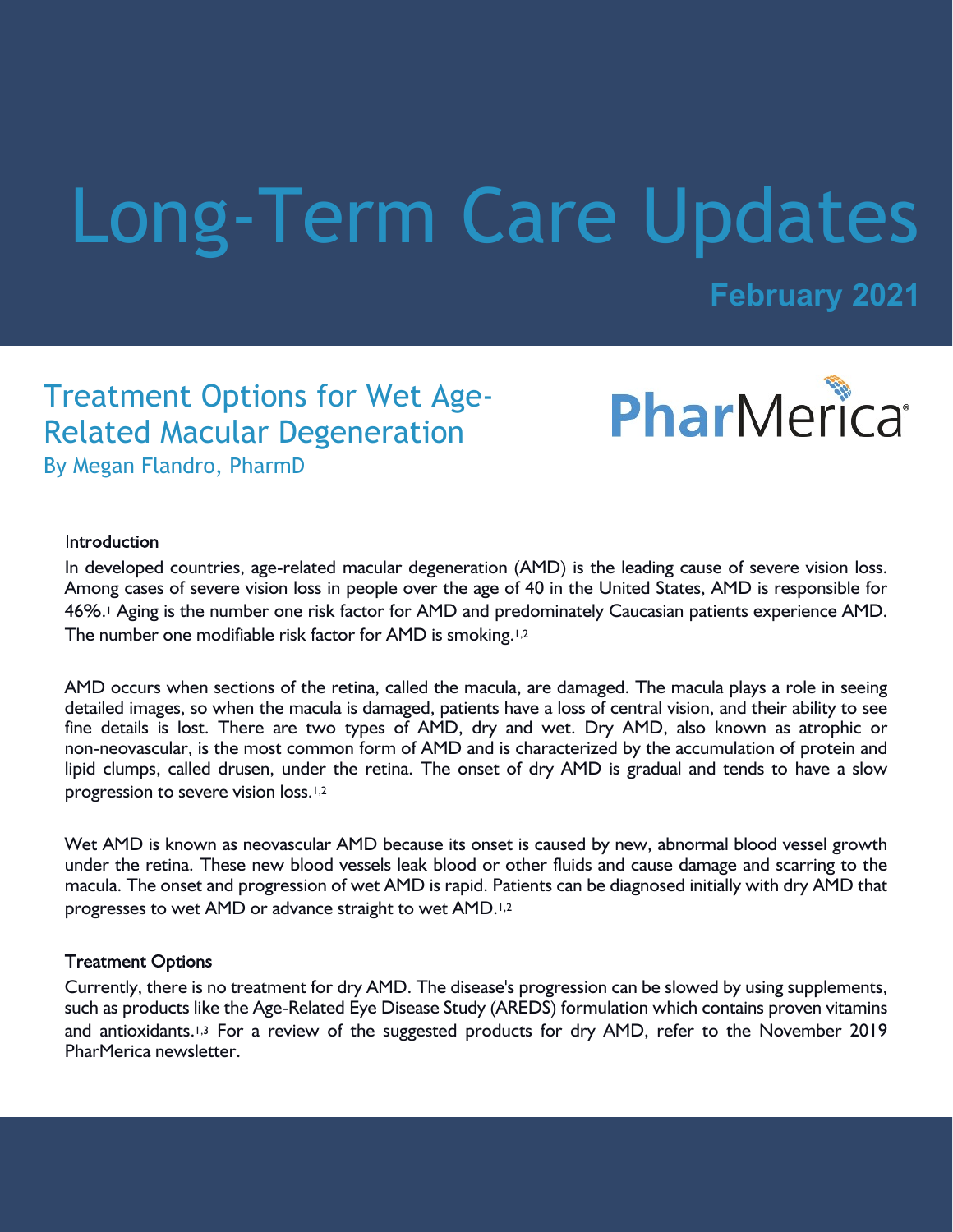Previously, treatment of wet AMD included photocoagulation and photodynamic therapy.<sup>1,3</sup> Laser technology is used to seal blood vessels in photocoagulation.4 Photodynamic therapy (PDT) uses verteporfin (Visudyne) alongside laser therapy.3 Verteporfin is given to the patient intravenously and accumulates in the affected eye's vascular portion.<sup>1,4</sup> Verteporfin is activated by a specific light frequency, which highlights areas of leaking vasculature.<sup>3,4</sup> A laser is then used to destroy the damaged blood vessels while avoiding healthy ones.<sup>3</sup> The success of laser treatment is limited. Many patients undergoing photocoagulation or photodynamic therapy usually need repeat treatments due to the treated vessels' rebleeding. Too many laser treatments can often lead to more scarring and further vision loss.1,3

Current treatments for wet AMD include various anti-vascular endothelial growth factor (anti-VEGF) agents. VEGF is a molecule that contributes to the growth of new blood vessels. As we get older, VEGF malfunctions and allows the growth of weaker blood vessels behind the retina. Anti-VEGF agents inhibit VEGF and diminish the development of new blood vessels, and various agents have been developed for the use of wet AMD.2,3

Ranibizumab (Lucentis) was approved in 2006 and was the first agent to be approved to treat wet AMD. Ranibizumab is a monoclonal antibody that binds to and disrupts VEGF-A and suppresses blood vessels' growth under the retina. Ranibizumab is injected into the eye. Initially, injections are needed every 28 days, and after the first three doses, patients may reduce injection frequency to 4 or 5 injections over nine months.4 The Anti-VEGF Antibody for the Treatment of Predominantly Classic Choroidal Neovascularization in AMD (ANCHOR) trial looked at the efficacy of two different doses of ranibizumab compared to verteporfin PDT.<sup>2,5</sup> The outcome of the ANCHOR trial showed that 10% of patients on 0.5mg of ranibizumab had a visual loss of 15 letters or more compared to 66% of verteporfin PDT. Similarly, the ANCHOR trial showed that 41% of patients on 0.5mg of ranibizumab had a visual gain of 15 letters or more compared to 6% in the verteporfin PDT group.The ANCHOR trial also showed a lower rate of severe ocular adverse events in the ranibizumab group.<sup>2,5</sup>

The FDA initially approved bevacizumab (Avastin) for use in various types of cancer. Bevacizumab is an IgG monoclonal antibody that binds to and inhibits VEGF, and its use in AMD is off-label.<sup>4</sup> Its use for wet AMD began in 2005 and it was the first anti-VEGF agent used.<sup>1</sup> Bevacizumab is administered via an intravitreal injection with injections given monthly for three months, and then monthly or as needed.4 Its low cost is a benefit to patients and is one the main reasons it became a popular choice.5 Despite the fact that it still does not carry an FDA indication for wet AMD, its efficacy is often used as a comparator for newer treatment options. The National Eye Institute funded the Comparison of AMD Treatment Trials (CATT) which examined the effectiveness of bevacizumab versus ranibizumab.5 The outcome of that study showed bevacizumab and ranibizumab were similarly effective at preventing vision loss after two years. When patients were analyzed five years post-study, efficacy was similar between bevacizumab and ranibizumab; however, visual acuity was decreased compared to two-year post-study.5,6 Even though visual acuity decreased from year two to year five, more than 50% of the patients still had good visual acuity.<sup>6</sup> Another study, The Inhibition of VEGF in Age-Related Choroidal Neovascularization (IVAN), showed that bevacizumab was non-inferior to ranibizumab; many other studies since have also supported the similar efficacy of bevacizumab compared to ranibizumab.<sup>5</sup> It is notable, that based on the data from these various studies, as needed dosing of bevacizumab has demonstrated decreased efficacy compared to monthly dosing of bevacizumab and as needed dosing of other VEGF agents.2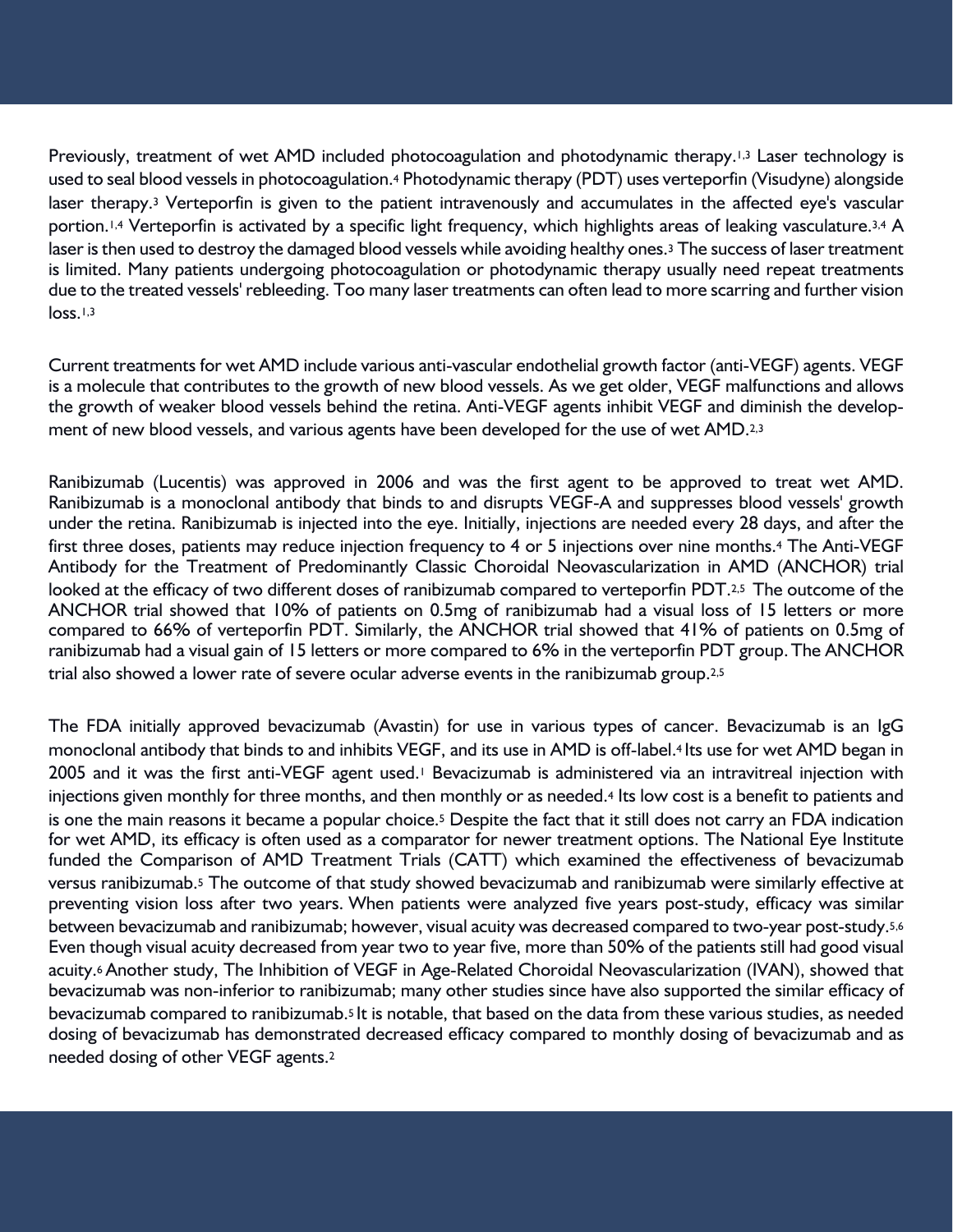Aflibercept (Eylea) was approved in 2011 and is a fusion protein that behaves as a decoy receptor for VEGF-A. It binds to VEGF and inhibits its function. Like the other anti-VEGF agents, aflibercept is an intravitreal injection. Injections are needed monthly for the first three months, with the frequency of injections decreasing to eight weeks after that.4 The RIVAL study compared ranibizumab and aflibercept by looking at the change in macular atrophy over two years.<sup>7</sup> The study showed that the mean change from baseline for patients in the ranibizumab group was  $+0.36$ mm compared to  $+0.28$ mm in the aflibercept group, but there was not a statistically significant difference between the two groups.<sup>7</sup> The VEGF Trap-Eye: Investigation of Efficacy and Safety in Wet AMD (VIEW) trial also compared ranibizumab to aflibercept. However, the VIEW study also looked at different dosing regimens with ranibizumab dosed monthly. Aflibercept was either dosed monthly, or monthly for three doses and then every two months. The results of the VIEW study showed no difference between ranibizumab and aflibercept, including the various dosing regimens.2,5Therefore, an advantage of aflibercept is that it shows similar efficacy to ranibizumab but can be dosed less frequently, saving time and money for the patient.

The newest anti-VEGF treatment for wet AMD is brolucizumab (Beovu).<sup>2,4</sup> Brolucizumab was approved in 2019 and is a recombinant monoclonal antibody that inhibits VEGF-A's three major isoforms. Brolucizumab is given through intravitreal injection and is administered once monthly for three months, with one injection required only every 8 to 12 weeks after that.<sup>4</sup> The HAWK and HARRIER studies were phase three trials and compared brolucizumab to aflibercept.<sup>8</sup> Brolucizumab and aflibercept were each dosed monthly for three months, and then the dosing interval could be extended to 12 weeks for brolucizumab and 8 weeks for aflibercept. Both studies looked at the mean change in best-corrected visual acuity at 48 weeks. The HAWK trial examined different doses of brolucizumab (3mg and 6mg). The HAWK results showed a mean difference of  $+6.1$ ,  $+6.6$ , and  $+6.8$  for brolucizumab 3mg, brolucizumab 6mg, and aflibercept 2mg, respectively. The HARRIER showed a mean change in visual acuity of  $+6.9$  for brolucizumab 3mg compared to  $+7.6$  for aflibercept 2mg. Ultimately, both of these studies demonstrated non-inferiority of brolucizumab compared to aflibercept. However, these studies did show decreased disease activity in the brolucizumab patients at 16 and 48 weeks, suggesting a superior anatomic outcome for brolucizumab.<sup>8</sup>

Side effects of intravitreal anti-VEGF are similar between agents and include eye redness or pain, light sensitivity, blurred vision or floaters, dry or itchy eyes, among other issues. More severe effects include infections, detached retina, and cataracts.4 Cost is an issue to consider with the VEGF agents and prices can range from \$50 to \$1,950 per dose.2 Bevacizumab is the least expensive option but use of bevacizumab in AMD is considered off-label treatment. Through various trials, ranibizumab, aflibercept, and brolucizumab have shown similar effectiveness. Dosing differences can impact total cost. Brolucizumab is the newest and most expensive drug on the market, but after three once-monthly doses, it can be given every three months. Aflibercept is more expensive than ranibizumab but both can eventually be given every two months.<sup>2</sup> As needed injection strategies with the different agents have been studied and may be an option to decreases the total amount of injections over time. However, monthly visits are required to monitor disease progression, and frequent visits may be burdensome to many patients.5 The best treatment option is usually patient specific and is determined by the patient and provider.

### Summary

Age-related macular degeneration affects millions of aging patients, and treatment options vary depending on the AMD type. Eighty percent of patients with AMD experience the dry type. However, 90% of severe vision loss related to AMD is attributed to wet AMD.<sup>1</sup> Currently, no treatment exists for dry AMD, but various treatment options are available for wet AMD, decreasing the burden of AMD for some patients.